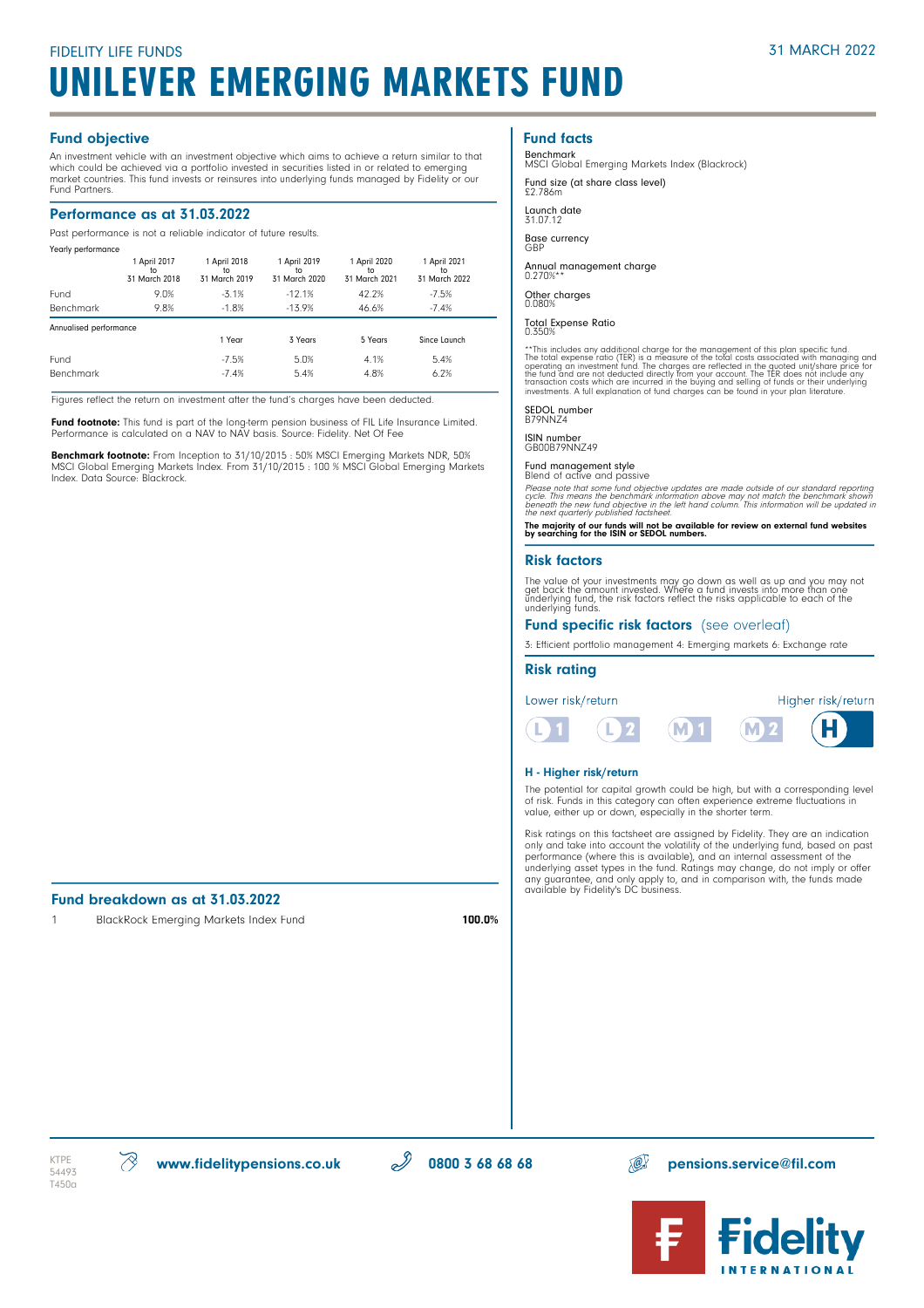#### ESG Fund Rating and Quality Scores

The investment analysis company, MSCI, rates funds according to how well the forepanies into which the funds invest, take account of environmental, social and governance (ESG) factors. It provides scores of 1 to 10 (with 1

The relevant criteria and weightings are chosen by MSCI and different criteria and<br>weightings used by other analysts may produce different results. This is a snapshot<br>of the po<u>rtfo</u>lio at the date indicated. Past ESG rati of tuture ESG ratings. Representation of this ESG data is for information purposes<br>only and does not mean the fund is committed to reaching or maintaining any<br>level of ESG performance. The data shown should not be interpre



### Breakdown as at 31.03.2022

| Fund                              | ESG Fund E S<br>Rating Score Score Score |  |     |     |
|-----------------------------------|------------------------------------------|--|-----|-----|
| <b>BlackRock Emerg Markt Indx</b> | BBB 5.1                                  |  | 5.1 | 381 |

Source: MSCI

n/a will be displayed when there is no ESG data available for the fund or the fund is not ESG rated.<br>The information is as at the date of production based on data provided by MSCI. There may be timing<br>differences between t

### Carbon Footprint

The investment analysis company MSCI measures a fund's carbon intensity by calculating how much CO2 is emitted by the companies it invests in. To allow<br>companies of different sizes to be compared, the figures are adjusted according<br>to the value of each company's sales. The table on the right show terms of tons of CO2 for each million dollars' worth of sales.

MSCI has provided the following guidance for assessing the figures shown in the<br>table. These ratings help to show where each fund stands in relation to the fund<br>marketplace as a whole. As in the table, the figures are for

| Very high  | High       | Moderate  | Low        | Very low  |
|------------|------------|-----------|------------|-----------|
| $525$ tons | 250 to 524 | 70 to 249 | 15 to $69$ | less than |
| or more    | tons       | tons      | tons       | 15 tons   |

### CO2 analysis as at 31.03.2022

| Fund                       | Tons of CO <sub>2</sub> per million<br>dollars of sales |
|----------------------------|---------------------------------------------------------|
| BlackRock Emerg Markt Indx | 334.45                                                  |
| Source: MSCI               |                                                         |

Source: MSCI<br>ny'a will be displayed when there is no ESG data available for the fund or the fund is not ESG rated.<br>The information is as at the date of production based on data provided by MSCI. There may be timing<br>differe

Disclaimer issued by MSCI ESG Research LLC:<br>Certain information contained herein ("Information") has been provided by MSCI ESG Research LLC and its affiliates (the "ESG Parties"), none of the ESG Parties<br>Certain informatio

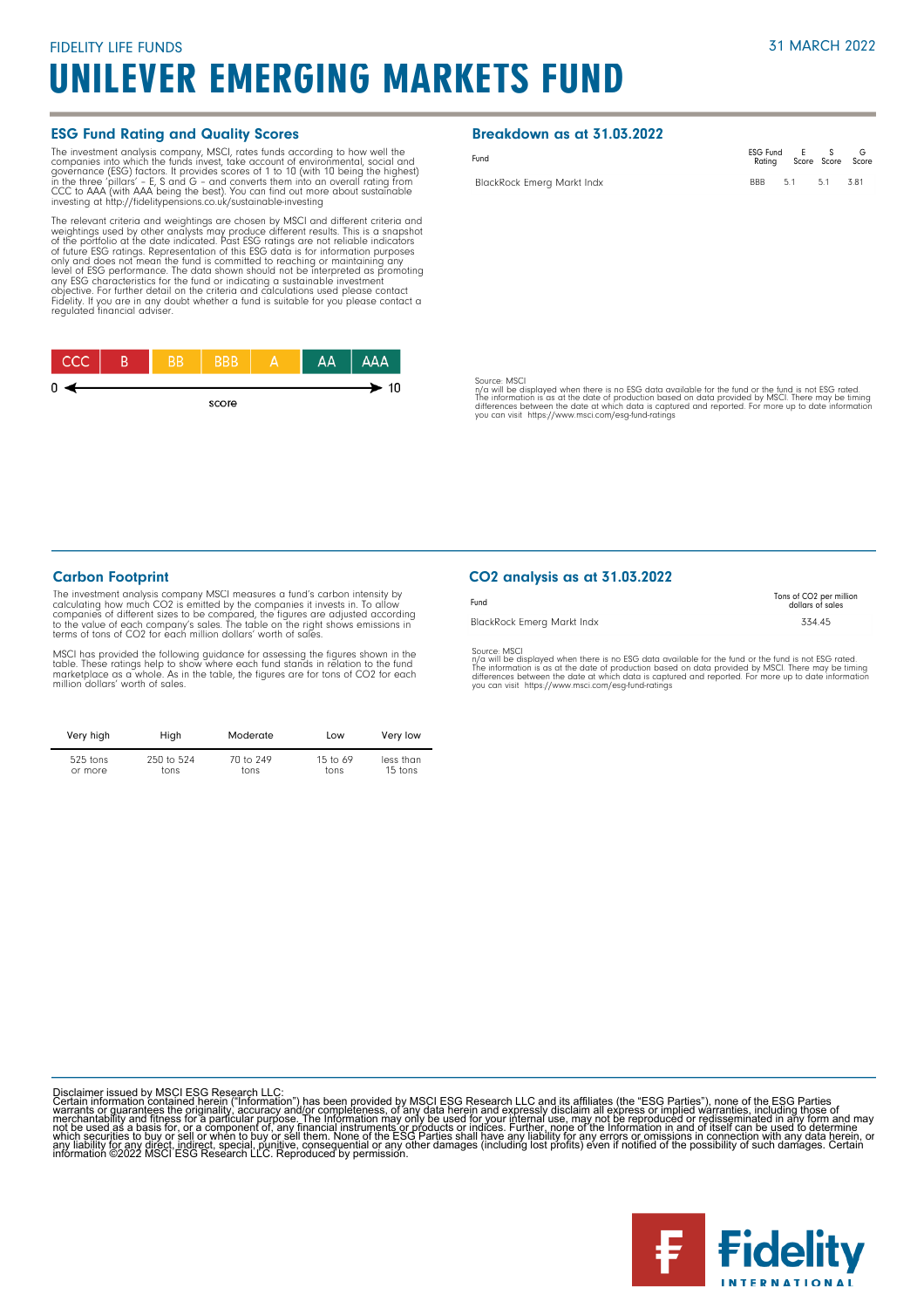# BlackRock Emerging Markets Index Fund

## Industry breakdown as at 31.03.2022

| 21.8% |
|-------|
| 21.0% |
| 12.7% |
| 10.4% |
| 9.3%  |
| 5.9%  |
| 5.4%  |
| 5.2%  |
| 3.8%  |
| 2.4%  |
| 2.1%  |
|       |

#### Source: Morningstar

Please note that the breakdown of underlying funds shown may not equal 100% due to buying/selling over a month<br>end resulting in the fund being slightly in debit or credit. Where derivative instruments are held they are gen

## Top holdings as at 31.03.2022

| TAIWAN SEMICONDUCTOR MANUFACTURING CO LTD        | 6.9% |
|--------------------------------------------------|------|
| <b>TENCENT HOLDINGS LTD</b>                      | 3.7% |
| SAMSUNG FLECTRONICS CO LTD                       | 3.7% |
| ALIBABA GROUP HOLDING LTD ORDINARY SHARES        | 2.9% |
| MSCI EMERGING MARKETS FUTURE JUNE 22(2022-06-17) | 1.7% |
| VALF SA                                          | 1.1% |
| MEITUAN CLASS B                                  | 1.1% |
| CHINA CONSTRUCTION BANK CORP CLASS H             | 1.0% |
| RELIANCE INDUSTRIES LTD ADR                      | 0.9% |
| <b>INFOSYS LTD</b>                               | 0.8% |
|                                                  |      |

#### Source: Morningstar

Reference in this document to specific securities should not be considered as a recommendation to buy or sell these securities, but is included for the purposes of illustration only.

Top holdings are those securities in which the largest percentage of the fund's total assets are invested. Investments made through derivative instruments and other securities issued by the same company are listed separately. Foreign exchange currency related derivative<br>instruments and other derivatives similar to money market instruments, such as interest rate<br>swaps, are excluded from the top holding